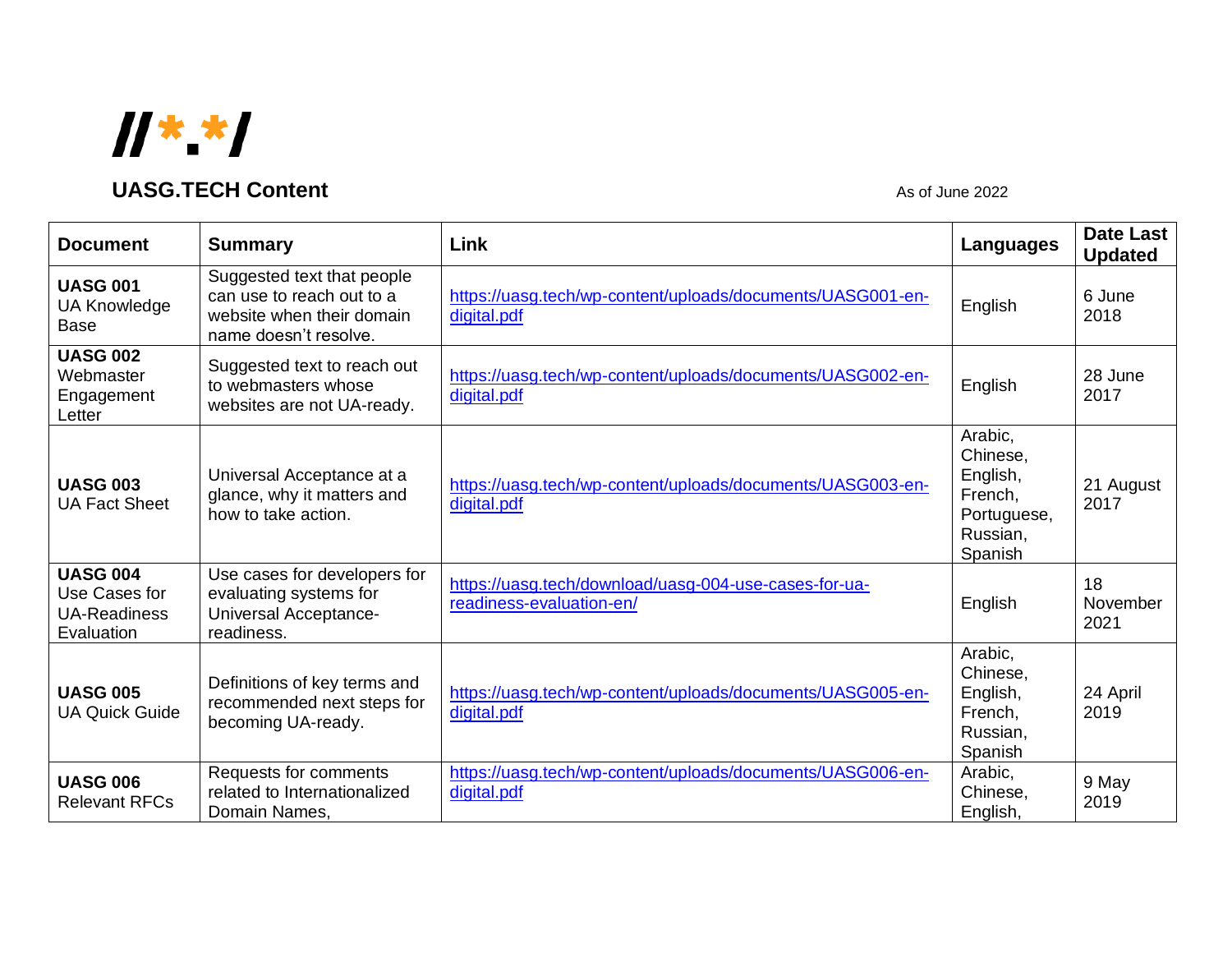|                                                                                    | Internationalized Email and<br>other issues relevant to<br>Universal Acceptance.                                                                                                           |                                                                                            | French,<br>Russian,<br>Spanish                                    |                        |
|------------------------------------------------------------------------------------|--------------------------------------------------------------------------------------------------------------------------------------------------------------------------------------------|--------------------------------------------------------------------------------------------|-------------------------------------------------------------------|------------------------|
| <b>UASG 007</b><br>Introduction to<br>UA                                           | An overview of the baseline<br>concepts of Universal<br>Acceptance and an<br>introduction to advanced<br>topics such as right-to-left<br>scripts, the Bidi algorithm and<br>Normalization. | https://uasg.tech/wp-content/uploads/documents/UASG007-en-<br>digital.pdf                  | Arabic,<br>Chinese,<br>English,<br>French,<br>Russian,<br>Spanish | 23 Sept.<br>2019       |
| <b>UASG 008</b><br><b>UASG and Local</b><br>Engagement                             |                                                                                                                                                                                            | https://uasg.tech/wp-content/uploads/2019/03/12-UASG008-UA-<br>and-Local-Engagement-v1.pdf | English                                                           | 29<br>February<br>2016 |
| <b>UASG 009</b><br>Quick Guide to<br>Tender and<br>Contractual<br><b>Documents</b> | Includes details on Good<br>Practice clauses for<br>Universal Acceptance as well<br>as IPv6 and DNSSEC.                                                                                    | https://uasg.tech/wp-content/uploads/documents/UASG009-en-<br>digital.pdf                  | English                                                           | 28 April<br>2016       |
| <b>UASG 010</b><br>Quick Guide to<br>Linkification                                 | An introduction to<br>linkification, its challenges<br>and good practice<br>recommendations.                                                                                               | https://uasg.tech/wp-content/uploads/documents/UASG010-en-<br>digital.pdf                  | English                                                           | 28 Sept.<br>2017       |
| <b>UASG 011</b><br><b>Frequently Asked</b><br>Questions                            | A list of questions and<br>answers relating to UA.                                                                                                                                         | https://uasg.tech/wp-content/uploads/documents/UASG011-en-<br>digital.pdf                  | English                                                           | 23 August<br>2016      |
| <b>UASG 012</b><br><b>EAI: A Technical</b><br>Overview                             | A technical overview of EAI.                                                                                                                                                               | https://uasg.tech/wp-content/uploads/documents/UASG012-en-<br>digital.pdf                  | English,<br>Russian                                               | 19 May<br>2018         |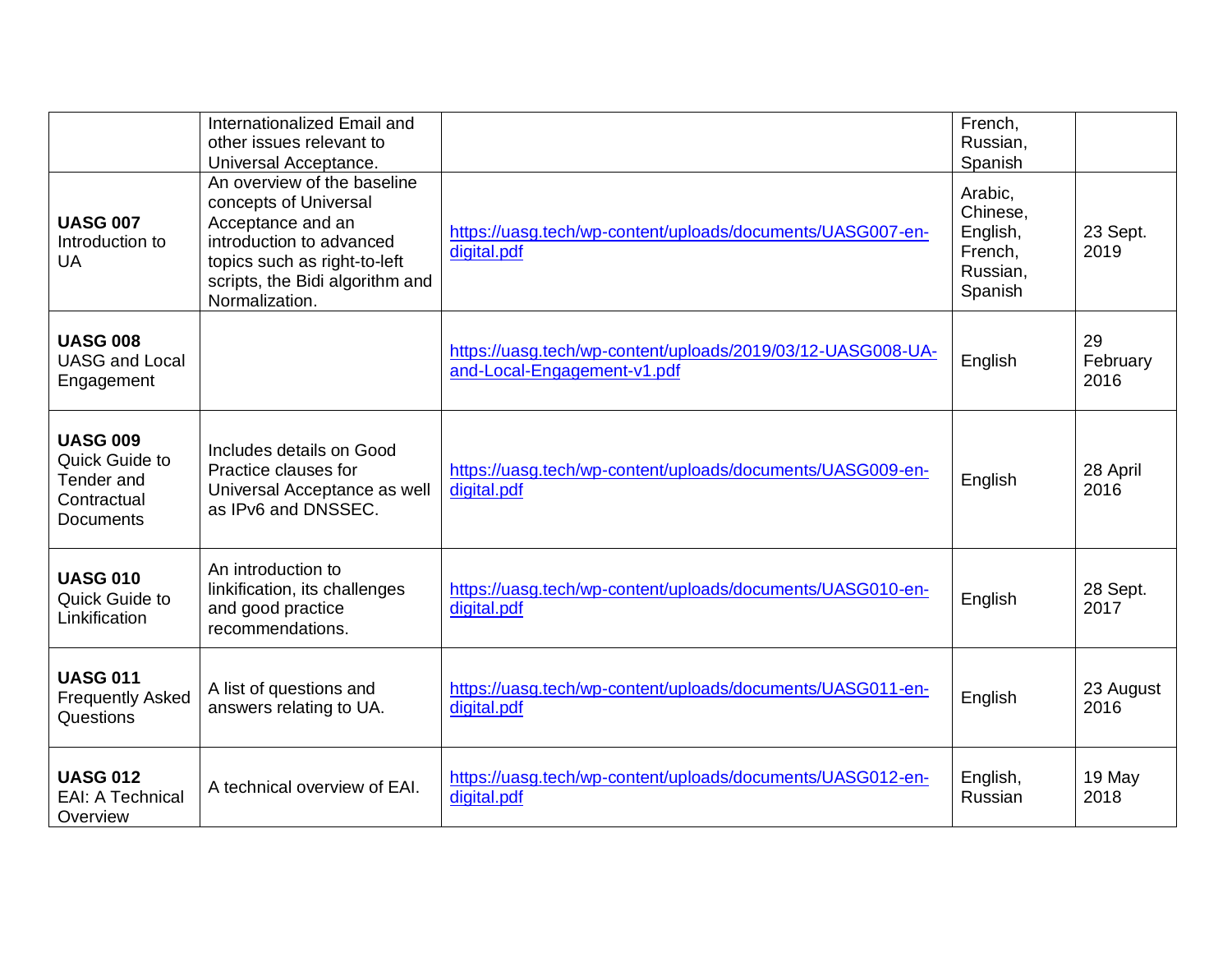| <b>UASG 013C.2</b><br><b>ICANN UA Case</b><br>Study                                                         | <b>ICANN UA Case Study</b>                                                                                                                                | https://uasg.tech/wp-<br>content/uploads/2020/03/UASG_ICANN_Case_Study_UASG013<br>C.2.pdf | Arabic,<br>Chinese,<br>English,<br>French,<br>Russian,<br>Spanish | 30 March<br>2020 |
|-------------------------------------------------------------------------------------------------------------|-----------------------------------------------------------------------------------------------------------------------------------------------------------|-------------------------------------------------------------------------------------------|-------------------------------------------------------------------|------------------|
| <b>UASG 014</b><br>Quick Guide to<br>EAI                                                                    | An introduction to EAI (Email<br>Address Internationalization),<br>and items for email software<br>developers and email service<br>providers to consider. | https://uasg.tech/wp-content/uploads/documents/UASG014-en-<br>digital.pdf                 | English                                                           | 9 May<br>2018    |
| <b>UASG 015</b><br><b>Blueprint for</b><br>CIOs - Internet<br><b>Industry Edition</b>                       | Provides a blueprint for CIO's<br>to use in addressing<br>Universal Acceptance issues.<br>Internet Industry specific<br>tables are used.                  | https://uasg.tech/wp-content/uploads/documents/UASG015-en-<br>digital.pdf                 | English                                                           | 1 June<br>2017   |
| <b>UASG 016</b><br>UA of Popular<br><b>Browser</b>                                                          | Report on major browsers<br>compliance with UASG<br>guidance.                                                                                             | https://uasg.tech/wp-content/uploads/documents/UASG016-en-<br>digital.pdf                 | English                                                           | 26 Sept.<br>2017 |
| <b>UASG 017</b><br>Evaluation of<br>Websites for<br>Acceptance of a<br>Variety of Email<br><b>Addresses</b> | Report on more than 1000<br>websites ability to accept<br>email addresses based on<br>the new top-level domains.                                          | https://uasg.tech/wp-content/uploads/documents/UASG017-en-<br>digital.pdf                 | English                                                           | 25 Sept.<br>2017 |
| <b>UASG 018</b><br>Programming<br>Language<br>Criteria                                                      | Reviewing programming<br>languages and frameworks<br>for compliance with universal<br>acceptance good practice.                                           | https://uasg.tech/wp-content/uploads/documents/UASG018-en-<br>digital.pdf                 | English                                                           | 1 May<br>2019    |
| <b>UASG 018A</b>                                                                                            | This document describes the<br>results of verifying the UA                                                                                                | https://uasg.tech/wp-content/uploads/documents/UASG018A-en-<br>digital.pdf                | English                                                           | 6 Sep.<br>2020   |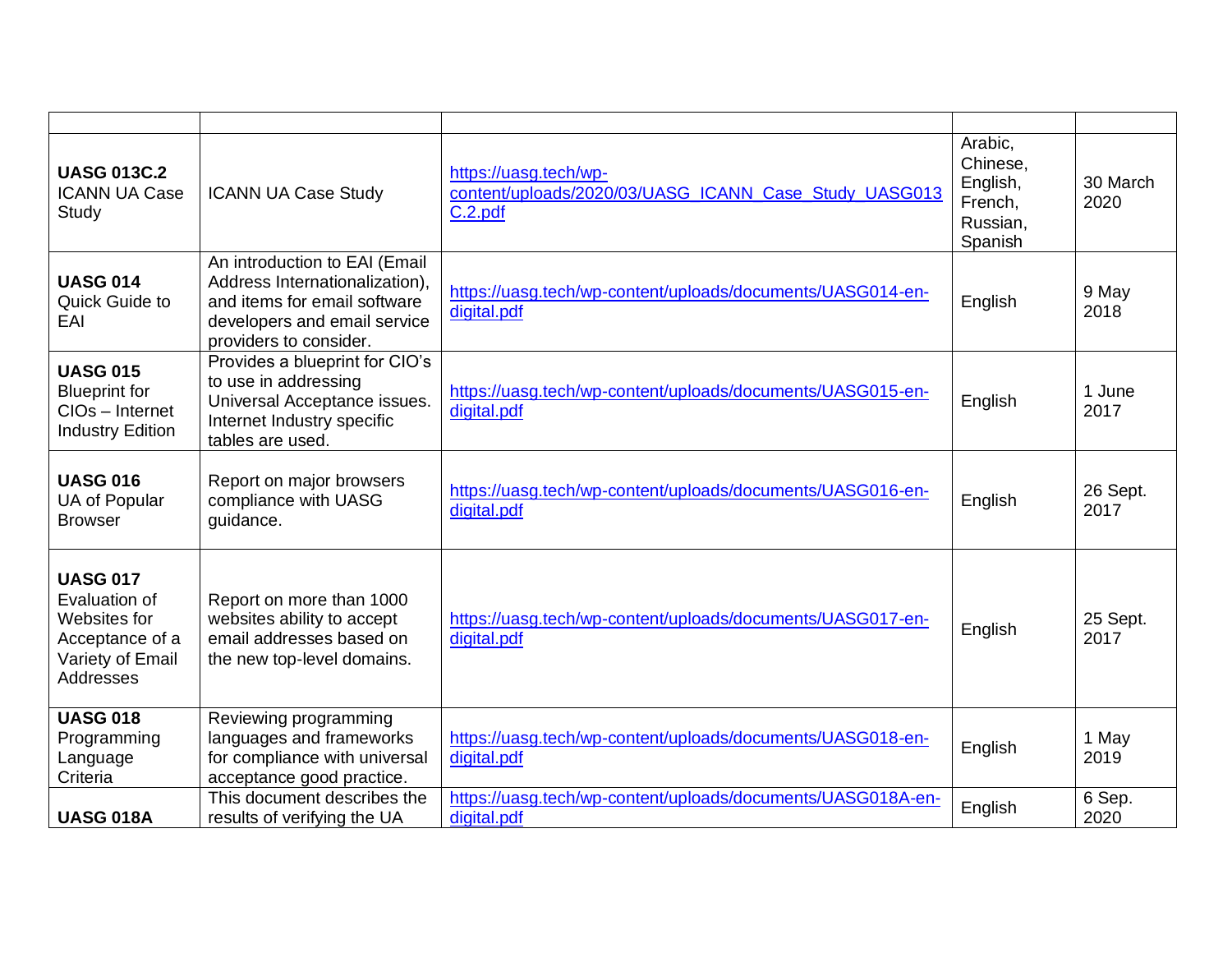| <b>UA Compliance</b><br>of Some<br>Programming<br>Language<br>Libraries and<br>Frameworks       | readiness of C, C#, Go, Java,<br>Javascript, Python3, Rust<br>and frameworks, including<br>the testing of<br>internationalized email.                                                         | <b>Test Report</b>                                                                                                                                                           |         |                    |
|-------------------------------------------------------------------------------------------------|-----------------------------------------------------------------------------------------------------------------------------------------------------------------------------------------------|------------------------------------------------------------------------------------------------------------------------------------------------------------------------------|---------|--------------------|
| <b>UASG 018B</b><br><b>EAI: A Technical</b><br>Perspective                                      | Results of an informal survey<br>of mail servers across<br>domains registered in<br>hundreds of top-level<br>domains (TLDs) to see<br>whether they have mail<br>servers that accept EAI mail. | PDF: https://uasg.tech/wp-<br>content/uploads/documents/UASG019B-en-digital.pdf<br>PPT: https://uasg.tech/wp-<br>content/uploads/documents/UASG019B-en-digital.pptx          | English | Jan. 2021          |
| <b>UASG 019A</b><br>UA - Technical<br>Perspective                                               | UA - A Technical<br>Perspective                                                                                                                                                               | https://uasg.tech/wp-content/uploads/documents/UASG019A-en-<br>digital.pptx<br>(PowerPoint)                                                                                  | English | 7 February<br>2018 |
| <b>UASG 019B</b><br><b>EAI: A Technical</b><br>Perspective                                      | Results of an informal survey<br>of mail servers across<br>domains registered in<br>hundreds of top-level<br>domains (TLDs) to see<br>whether they have mail<br>servers that accept EAI mail. | https://uasg.tech/wp-content/uploads/documents/UASG019B-en-<br>digital.pdf (PDF)<br>https://uasg.tech/wp-content/uploads/documents/UASG019B-en-<br>digital.pptx (PowerPoint) | English | 9 February<br>2019 |
| <b>UASG 021A</b><br><b>EAI: Evaluation</b><br>of Major Email<br>Software and<br><b>Services</b> | Provides details on the<br><b>Discovery and Analysis</b><br>phase of the EAI Evaluation<br>project.                                                                                           | https://uasg.tech/wp-content/uploads/documents/UASG021A-en-<br>digital.pdf                                                                                                   | English | 19 Sept.<br>2019   |
| <b>UASG 021B</b><br><b>EAI: Evaluation</b><br>of Major Email                                    | Provides details on the<br>Discovery and Analysis                                                                                                                                             | https://uasg.tech/wp-content/uploads/documents/UASG021B-en-<br>digital.pdf (PDF)                                                                                             | English | 30 Sept.<br>2019   |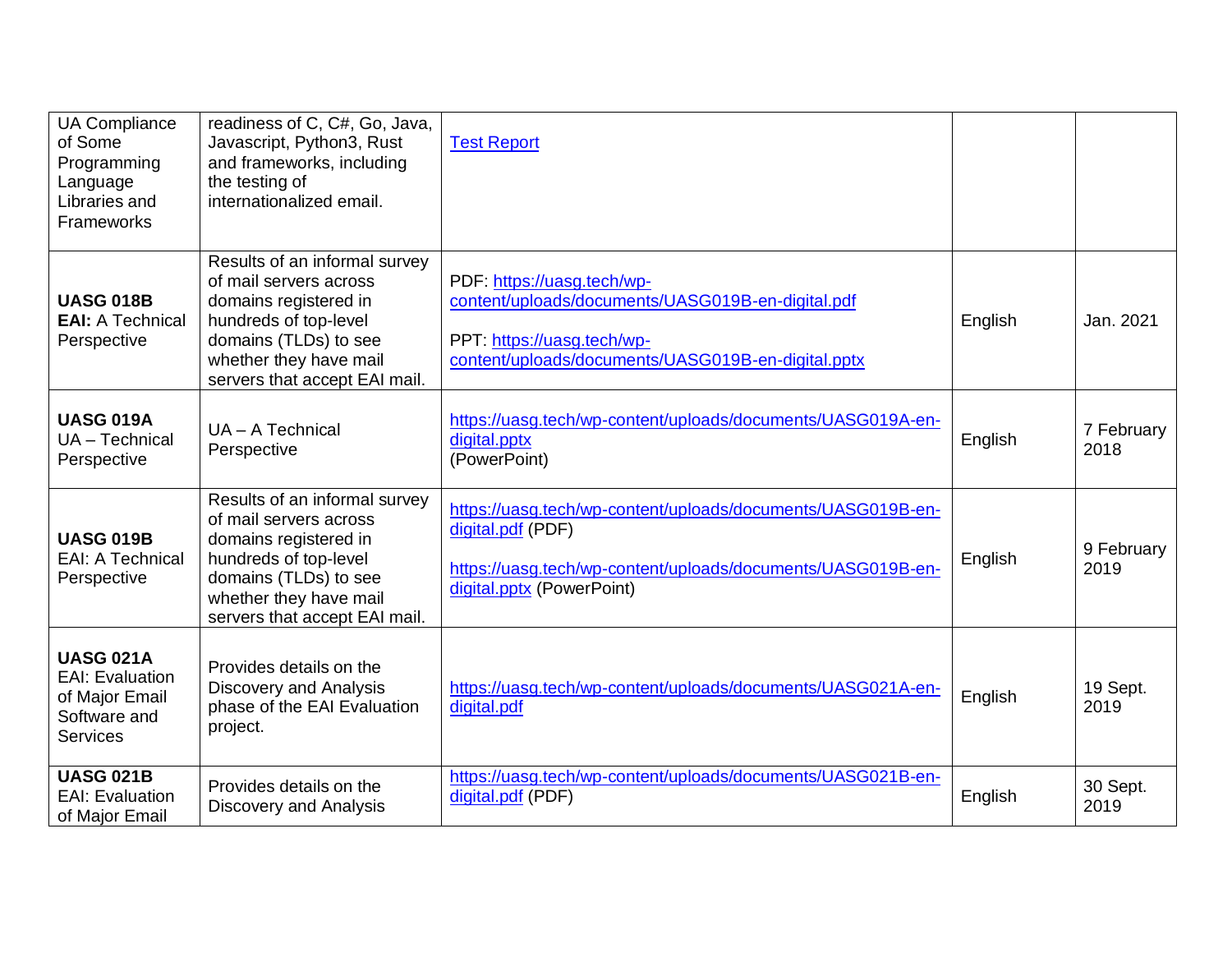| Software and<br><b>Services</b>                                                                             | phase of the EAI Evaluation<br>project.                                                                                                                                                                                   | https://uasg.tech/wp-content/uploads/documents/UASG021B-en-<br>digital.pptx (PowerPoint)<br><b>EAI Pilot Test Cases (Excel)</b><br><b>EAI Pilot Evaluation Template (Word)</b> |                                                                   |                  |
|-------------------------------------------------------------------------------------------------------------|---------------------------------------------------------------------------------------------------------------------------------------------------------------------------------------------------------------------------|--------------------------------------------------------------------------------------------------------------------------------------------------------------------------------|-------------------------------------------------------------------|------------------|
| <b>UASG 021D</b><br><b>EAI Readiness in</b><br><b>TLDs</b>                                                  | Results of an informal survey<br>of mail servers across<br>domains registered in<br>hundreds of top-level<br>domains (TLDs) to see<br>whether they have mail<br>servers that accept EAI mail.                             | https://uasg.tech/wp-content/uploads/documents/UASG021D-en-<br>digital.pdf                                                                                                     | English                                                           | February<br>2019 |
| <b>UASG 024</b><br>UA Readiness of<br><b>Command Line</b><br><b>Networking Tools</b>                        | Modern operating systems<br>have a variety of command<br>line tools used in system<br>management and program<br>development.                                                                                              | https://uasg.tech/wp-content/uploads/documents/UASG024-en-<br>digital.pdf                                                                                                      | English                                                           | 1 May<br>2019    |
| <b>UASG 025</b><br>Global<br>Evaluation of<br>Websites for<br>Acceptance of E-<br>mail Addresses<br>in 2019 | Evaluate UA compliance of<br>the top 1K websites in the<br>world by sampling the<br>practices & different<br>development approaches to<br>the e-mail field in forms on<br>the Web and testing them in<br>practice.        | https://uasg.tech/wp-content/uploads/documents/UASG025-en-<br>digital.pdf (PDF)<br>https://uasg.tech/wp-content/uploads/documents/UASG025-en-<br>digital.pptx (PowerPoint)     | Arabic,<br>Chinese,<br>English,<br>French,<br>Russian,<br>Spanish | 9 August<br>2019 |
| <b>UASG 026</b><br><b>UA Readiness</b><br>Framework                                                         | Technical guide that provides<br>a framework for scoping UA<br>conformance work on<br>software applications,<br>focusing on the major<br>components of an application<br>to help developers more<br>easily problem solve. | https://uasg.tech/wp-content/uploads/documents/UASG026-en-<br>digital.pdf (PDF)                                                                                                | English,<br>Russian                                               | 6 April<br>2020  |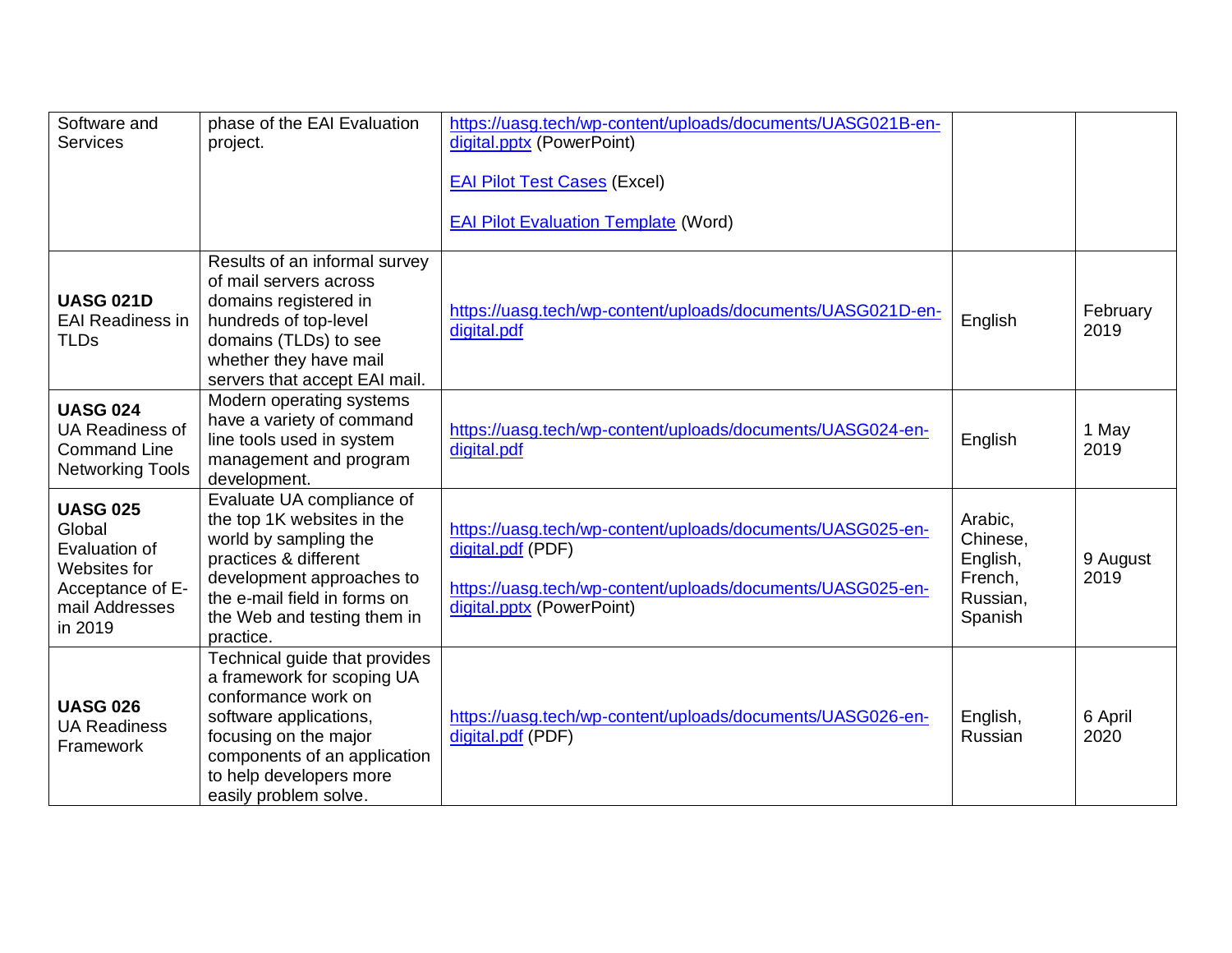| <b>UASG 027</b><br>Country-based<br>Evaluation of<br>Websites for<br>Acceptance of<br><b>Email Addresses</b><br>in 2020 | A follow up to testing done in<br>2018 and 2019 (UASG025),<br>this document evaluates the<br>acceptance rates of<br>internationalized email<br>addresses by websites in<br>different countries.                                                                        | https://uasg.tech/wp-content/uploads/documents/UASG027-en-<br>digital.pdf                   | English                                               | 21 April<br>2020 |
|-------------------------------------------------------------------------------------------------------------------------|------------------------------------------------------------------------------------------------------------------------------------------------------------------------------------------------------------------------------------------------------------------------|---------------------------------------------------------------------------------------------|-------------------------------------------------------|------------------|
| <b>UASG 028</b><br>Considerations<br>for Naming<br>Internationalized<br><b>Email Mailboxes</b>                          | Considerations for email<br>system administrators to<br>provision mailboxes,<br>configure, and manage<br>systems compatible with<br>internationalized email<br>addresses.                                                                                              | https://uasg.tech/wp-content/uploads/documents/UASG028-en-<br>digital.pdf                   | English                                               | 2 Nov.<br>2020   |
| <b>UASG 029</b><br>Universal<br>Acceptance<br><b>Readiness</b><br>Report FY20                                           | This report captures a<br>summary of scope of UA,<br>documents the current gaps<br>in technology related to UA-<br>readiness, and provides an<br>update on the activities<br>undertaken by the UASG in<br>FY20.                                                        | https://uasg.tech/wp-content/uploads/2020/09/UASG-FY20-<br>Readiness-Report-20200917.pdf    | English                                               | 1 Sep.<br>2020   |
| <b>UASG 030</b><br><b>Evaluation of EAI</b><br>Support in Email<br>Software and<br><b>Services Report</b>               | Tests the different<br>components of the email<br>technology stack, the Mail<br>User Agent (MUA), Mail<br>Submission Agent (MSA),<br>Mail Transfer Agent (MTA),<br>Mail Delivery Agent (MDA),<br>and Mail Service Provider<br>(MSP) of different software<br>packages. | https://uasg.tech/wp-content/uploads/documents/UASG030-en-<br>digital.pdf                   | Arabic,<br>Chinese,<br>English,<br>French,<br>Spanish | 8 Dec.<br>2020   |
| <b>UASG 030A</b><br><b>EAI Software test</b><br><b>Results</b>                                                          | This report is a follow up to<br>UASG030 and tests the EAI<br>readiness of seven additional<br>software packages: Mozilla                                                                                                                                              | https://uasg.tech/wp-content/uploads/documents/EAI-Software-<br>Test%20Results-UASG030A.pdf | English                                               | 1 June<br>2021   |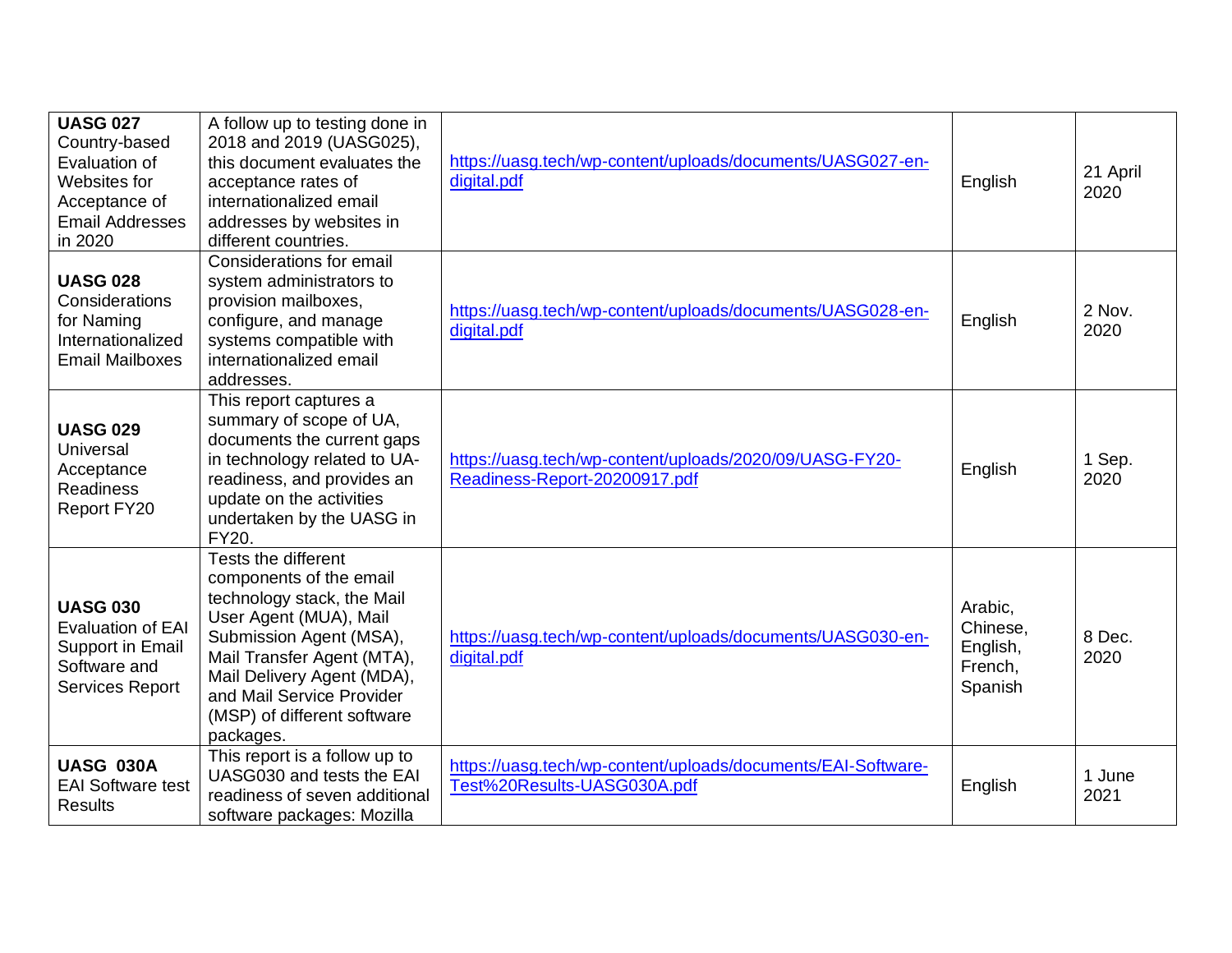|                                                                                                          | Thunderbird Beta, Xgenplus<br>and Spamjadoo, Sendmail<br>8.17 alpha, Halon, Dovecot,<br>Mailchannels, and<br>Spamassassin.                                                                                                                                                                                                                                                      | https://uasg.tech/wp-content/uploads/documents/UASG030A-<br><b>PowerPoint.pptx (PowerPoint)</b>                                                                      |         |                   |
|----------------------------------------------------------------------------------------------------------|---------------------------------------------------------------------------------------------------------------------------------------------------------------------------------------------------------------------------------------------------------------------------------------------------------------------------------------------------------------------------------|----------------------------------------------------------------------------------------------------------------------------------------------------------------------|---------|-------------------|
| <b>UASG 031</b><br><b>FAQs: UA</b><br>Readiness of<br>Programming<br>Languages and<br><b>Email Tools</b> | Provides answers to<br><b>Frequently Asked Questions</b><br>(FAQs) regarding UA support<br>in programming languages<br>and frameworks, and support<br>for EAI in email tools and<br>services.                                                                                                                                                                                   | https://uasg.tech/wp-content/uploads/documents/UASG031-en-<br>digital.pdf                                                                                            | English | 25 Feb.<br>2021   |
| <b>UASG 032</b><br><b>UA of Content</b><br>Management<br>Systems (CMS)<br>Phase 1 -<br><b>WordPress</b>  | Testing of UA readiness in<br><b>Content Management</b><br>Systems, namely WordPress<br>and its associated plugins.<br>Report determines how well<br>the software complies with<br>the UA readiness of<br><b>Internationalized Domain</b><br>Names (IDNs), path<br><b>Internationalized Resource</b><br>Identifiers (IRIs), and Email<br>Address Internationalization<br>(EAI). | https://uasg.tech/wp-content/uploads/documents/UASG032-en-<br>digital.pdf                                                                                            | English | 1 May<br>2021     |
| <b>UASG 033</b><br><b>UA-Readiness of</b><br>Open Source<br><b>Code Pilot</b>                            | An evaluation of the<br>strategies to be used to<br>discover and improve UA-<br>associated code in open<br>source software.                                                                                                                                                                                                                                                     | https://uasg.tech/wp-content/uploads/documents/UASG033-en-<br>digital.pdf<br>https://uasg.tech/wp-content/uploads/documents/UASG033-en-<br>digital.pptx (PowerPoint) | English | 23 April<br>2021  |
| <b>UASG 034</b><br><b>UA-Readiness</b><br>Report FY21                                                    | This report captures a<br>summary of scope of UA,<br>documents the current gaps<br>in technology related to UA-<br>readiness, and provides an                                                                                                                                                                                                                                   | https://uasg.tech/download/uasg-034-universal-acceptance-<br>readiness-report-fy21-en/                                                                               |         | September<br>2021 |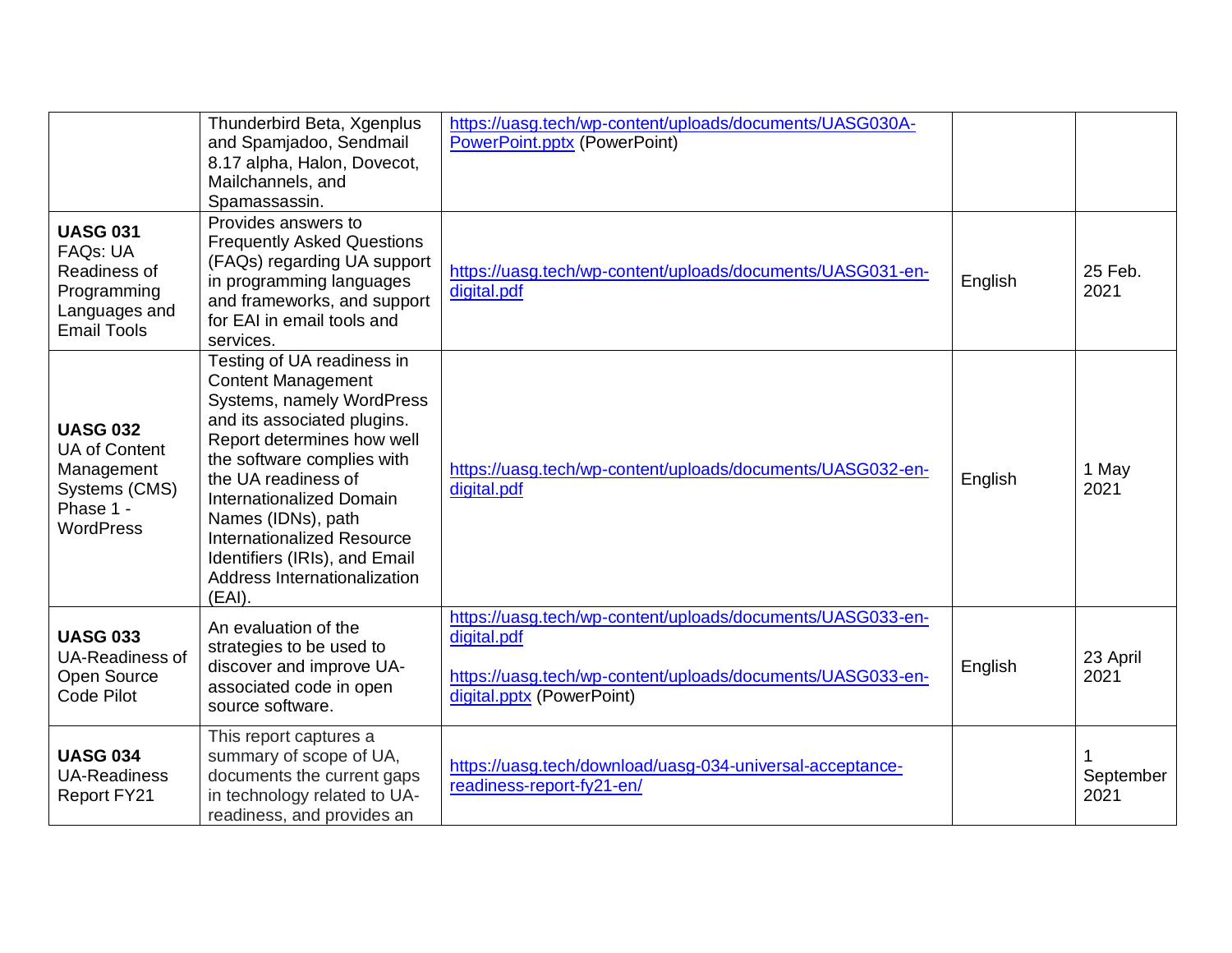|                                                                                                                                       | update on the activities<br>undertaken by the UASG                                                                                                                                 |                                                                                                                                                                                                                                   |                                                       |                       |
|---------------------------------------------------------------------------------------------------------------------------------------|------------------------------------------------------------------------------------------------------------------------------------------------------------------------------------|-----------------------------------------------------------------------------------------------------------------------------------------------------------------------------------------------------------------------------------|-------------------------------------------------------|-----------------------|
| <b>UASG 035</b><br><b>UA-Readiness of</b><br>Social Media<br><b>Platforms</b>                                                         | UA-readiness evaluation of<br>the most popular social<br>media applications used<br>worldwide.                                                                                     | https://uasg.tech/download/uasg-035-ua-readiness-of-social-<br>media-platforms-en/<br>https://uasg.tech/download/uasg-035a-ua-readiness-of-social-<br>media-platforms-en/ (PPT)                                                   |                                                       |                       |
| <b>UASG 036</b><br><b>UA-Readiness of</b><br><b>Browsers</b>                                                                          | <b>Updated UA-readiness</b><br>evaluation of widely used<br>browsers that now includes<br>bookmark and favorites<br>testing.                                                       | https://uasg.tech/download/uasg-036-ua-readiness-of-browsers-<br>en/<br>https://uasg.tech/download/uasg-036a-ua-readiness-of-<br>browsers-en/ (PPT)                                                                               | English                                               | 17<br>January<br>2022 |
| <b>UASG 037</b><br><b>UA-Readiness of</b><br>Some<br>Programming<br>Language<br>Libraries and<br>Frameworks                           |                                                                                                                                                                                    | https://uasg.tech/download/uasg-037-ua-readiness-of-some-<br>programming-language-libraries-and-frameworks-en/                                                                                                                    | English                                               | 25<br>January<br>2022 |
| <b>UASG 038</b><br><b>UA Messaging</b><br>for Social<br>Relevancy,<br><b>Business</b><br>Opportunities<br>and Career<br>Opportunities | Universal Acceptance (UA)<br>messaging for various<br>stakeholders on how UA<br>enables digital inclusivity,<br>provides business<br>opportunities, and delivers<br>career growth. | https://uasg.tech/download/uasg-038-universal-acceptance-ua-<br>messaging-for-social-relevancy-business-opportunities-and-<br>career-opportunities/                                                                               | Arabic,<br>Chinese,<br>English,<br>French,<br>Spanish | 20 April<br>2022      |
| <b>UASG 039</b><br><b>EAI Acceptance</b><br>Rates of the Top<br>2,000 Global<br>Websites in 2022                                      | Updated EAI testing of the<br>top 2,000 global websites.                                                                                                                           | https://uasg.tech/download/uasg-039-eai-acceptance-rates-of-<br>the-top-2000-global-websites-in-2022-en/ (PDF)<br>https://uasg.tech/download/uasg-039a-eai-acceptance-rates-of-<br>the-top-2000-global-websites-in-2022-en/ (PPT) | English                                               | 1 June<br>2022        |
| <b>UASG 040</b><br><b>UA-Readiness</b><br>Evaluation of                                                                               |                                                                                                                                                                                    | https://uasg.tech/download/uasg-040-ua-readiness-evaluation-of-<br>standards-and-best-practices/                                                                                                                                  | English                                               | 1 March<br>2022       |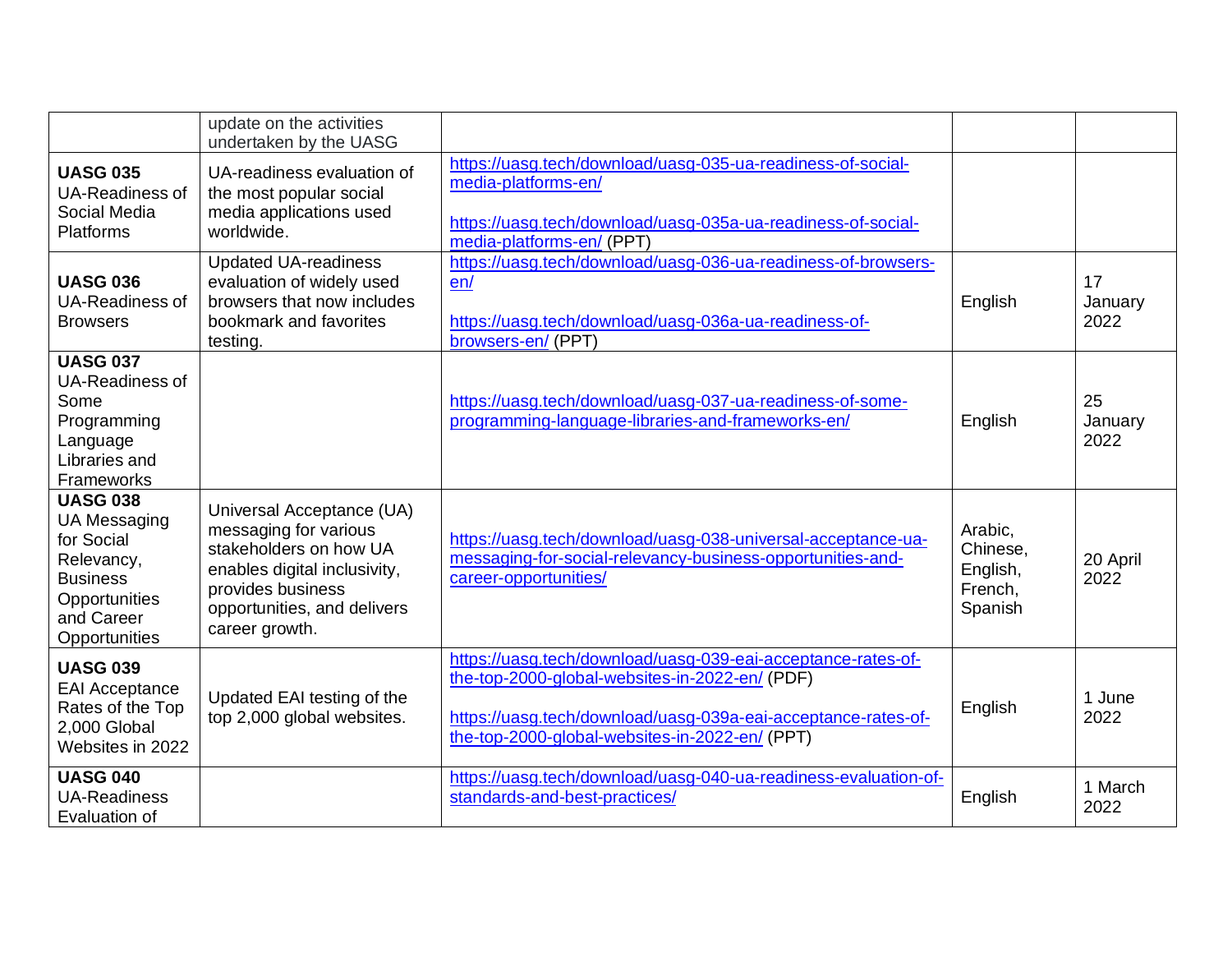| Standards and<br><b>Best Practices</b>                                            |                                                                                                                                                                                                       |                                                                                                                            |                                                                   |                  |
|-----------------------------------------------------------------------------------|-------------------------------------------------------------------------------------------------------------------------------------------------------------------------------------------------------|----------------------------------------------------------------------------------------------------------------------------|-------------------------------------------------------------------|------------------|
| Introduction to<br><b>UA for ICANN</b><br>Technology<br>Partners                  | Presentation on UA for<br>ICANN technology partners.                                                                                                                                                  | https://www.icann.org/en/system/files/files/presentation-intro-<br>universal-acceptance-technology-partners-05mar21-en.pdf | English                                                           | March<br>2021    |
| White Paper on<br>UA                                                              | The UASG commissioned<br>technology consulting and<br>research firm Analysys<br>Mason to look at the social,<br>cultural and economic<br>benefits of Universal<br>Acceptance.                         | https://uasg.tech/wp-content/uploads/2017/04/Unleashing-the-<br>Power-of-All-Domains-White-Paper.pdf                       | English                                                           | 11 April<br>2017 |
| White Paper on<br>the Role of<br>ccTLDs in<br>Achieving UA                        | Prepared by the Asia Pacific<br><b>Top Level Domain</b><br>Association (APTLD) in<br>collaboration with ICANN.                                                                                        | https://aptld.org/documents/working-papers/17880/                                                                          | English                                                           | <b>July 2021</b> |
| Paper: Breaking<br>the Linguistic<br><b>Barriers to</b><br>Access the<br>Internet | Explains how the DNS is<br>expanding so that it now<br>allows for using domain<br>name suffixes (called top-<br>level domains) to be<br>represented in different<br>scripts used around the<br>world. | https://uasg.tech/wp-content/uploads/2019/07/Breaking-the-<br>Linguistic-Barriers-to-Access-the-Internet.pdf               | English                                                           | May 2019         |
| An Introduction<br>to Universal<br>Acceptance                                     | <b>Generic PowerPoint Deck.</b>                                                                                                                                                                       | Available upon request.                                                                                                    | Arabic,<br>Chinese,<br>English,<br>French,<br>Russian,<br>Spanish | 17 June<br>2019  |
| <b>UA Training</b><br><b>Materials</b>                                            | <b>PowerPoint presentations</b><br>and session recordings<br>Includes trainings for<br>technical audiences, Java                                                                                      | https://community.icann.org/display/TUA/UA+Training+Materials                                                              |                                                                   |                  |